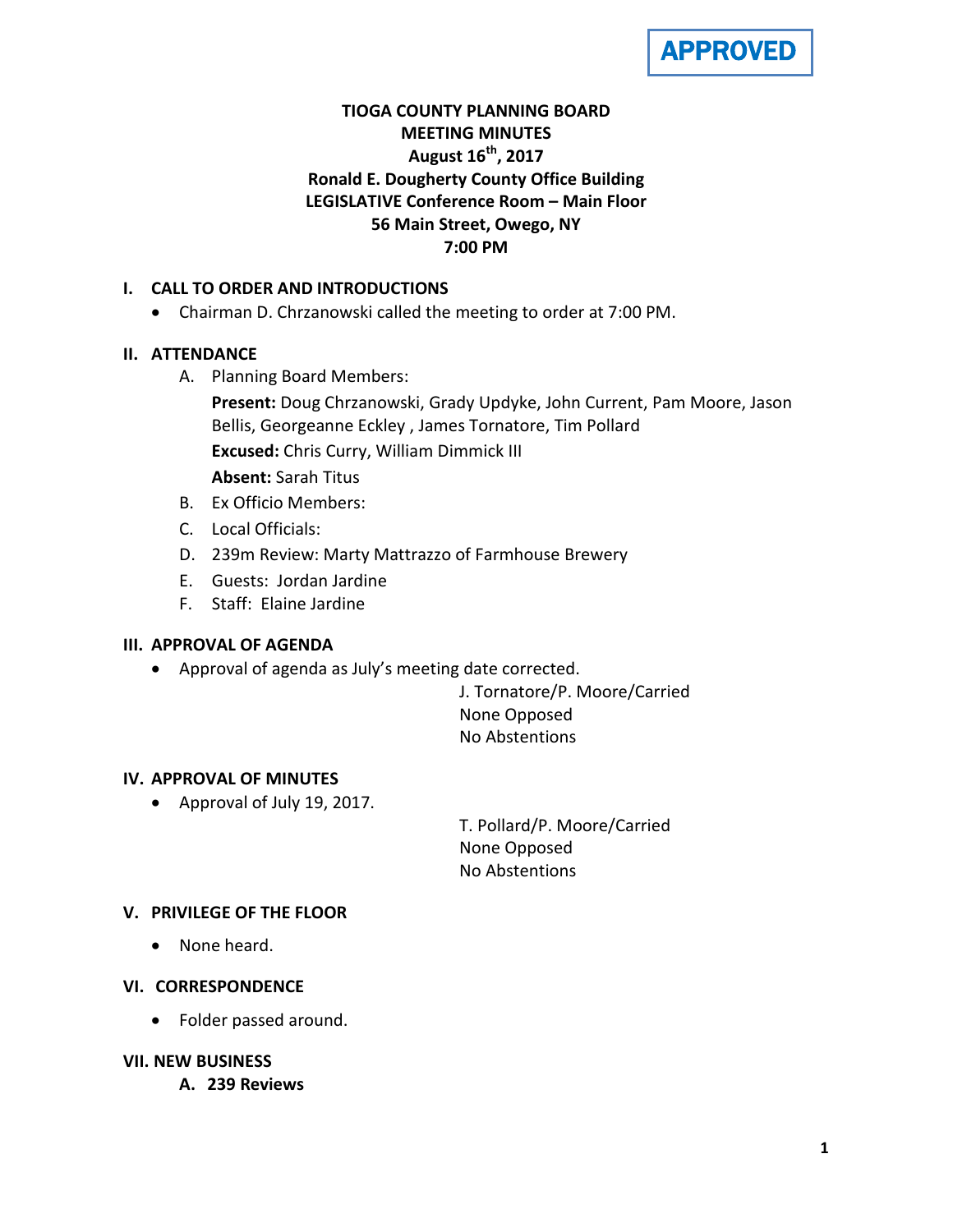

## **1. County Case 2017-018: Village of Owego, Site Plan Review, Farmhouse Brewery**

The applicant is requesting site plan review approval to relocate the existing Farmhouse Brewery beer production and taproom from George Street to this new location at 62-64 Central Avenue, formally the Tioga Transit bus garage. The applicant will utilize the existing building with the footprint as is. He plans to have a restaurant with the taproom and eventually add a distillery.

The applicant anticipates hiring 6 full-time and 4 part-time employees within three years of relocation. Expected hours of operation for the taproom/restaurant are Wednesday – Saturday Noon to 10PM, and Sunday Noon to 6PM. Vehicle trips at the current location have been 50 cars per day, with about 13 cars maximum per hour at peak times, typically on Saturdays. Applicant doesn't expect much more traffic than this.

The use of a brewery and taproom is in accordance with and in the spirit of uses as described in item G of the permitted uses in the Central Business (CB) zoning district. This new location will allow the applicant to expand brewery capacity and production, which is needed based on existing demand. Expansion of a local business is beneficial to the local economy. This proposal is in character with the surrounding mix of commercial and industrial uses.

Staff recommends approval of the site plan review with the following conditions:

- 1. That the applicant obtain all required federal, state and local permits, licenses, registrations, and approvals.
- 2. That the applicant and the Village of Owego Planning Board mutually agree on the specific number of required parking spaces.
- 3. That the applicant and the Village of Owego Planning Board mutually agree on a specific signage plan.
- 4. That the NYS DOT Region 9 Site Plan Review Committee reviews and approves this project.

**Q. J. Tornatore** –Does the County Planning Board send the 239 case to DOT or the municipality? **A. E. Jardine** – The municipality. Discussion ensued and E. Jardine said she would speak with Meg Gilbert at the Village specifically about DOT Region 9 referral. **J. Tornatore** – Is the Incubator going to be here or at SUNY Broome? **A. M. Mattrazzo** – Here in Owego. **D. Chrzanowski** stated that there will be limited incubator facility at SUNY Broome, only for testing. Farmhouse Brewery's new location will host the full-scale incubator for students to get real-life experience.

**Q. G. Eckley**- There could be a problem with parking as it always seems to be congested in that area. **A. M. Mattrazzo** – I have the 28 parking spaces in front, and am waiting to hear what I need. I didn't know until now that I needed to provide the square footage of the taproom and restaurant. That will be 4,000 square feet. **G. Eckley** – What are your plans for signs? **A. M. Mattrazzo** – Again, I am waiting to hear on what is required. **E. Jardine** then read sign requirements in CB zoning districts. It is very flexible, just that any awning or other overhang cannot exceed past the sidewalk.

**Q. T. Pollard** –Do you have a targeted date for opening? **A. M. Mattrazzo** – The closing is in six weeks. Then there is quite a bit of rehab work to be done on the building's interior and roof. I'm hoping to be open in November, but that may be ambitious.

**Q. D. Chrzanowski** –Back to parking, if the taproom and restaurant is 4,000 square feet and you have only 28 spaces, which includes spaces employees, you could have parking issues. **A. M. Mattrazzo** – There is room in the rear of the building for 18 parking spaces if needed. **D. Chrzanowski** – That would take care of it.

**E. Jardine** stated that she would include this update in the Staff Analysis and Recommendation to avoid the need for a parking area variance.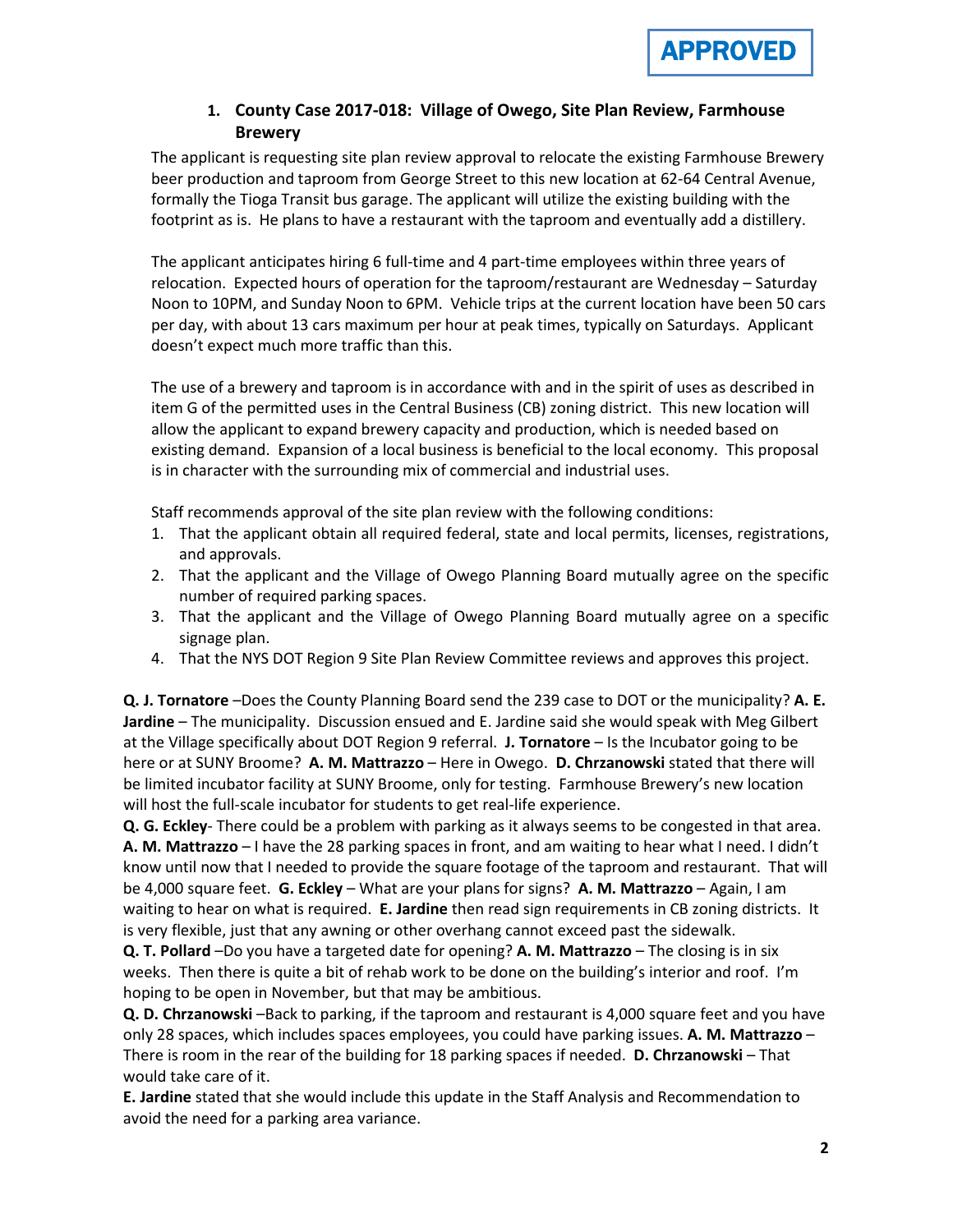

**Q. P. Moore** –Is this in the floodplain? **A. M. Mattrazzo** –No.

**Motion to recommend approval of the site plan review with the conditions noted:**

| J. Bellis/T. Pollard/Carried |                    |
|------------------------------|--------------------|
| <b>Yes</b>                   |                    |
| Nο                           | ŋ                  |
| <b>Abstention</b>            | 1 (D. Chrzanowski) |

## **VIII. REPORTS**

- A. Local Bits and Pieces
	- 1. Town of Candor J. Bellis
		- No report.

## **2. Town of Nichols** – P. Moore

• Town residents and farmers were having many difficulties with the NYS Route 17 detour running through the middle of the village.

# **3. Town of Berkshire** – T. Pollard

- Recreation is fixing up ballfield.
- Cornell Design Connect developed a master plan for recreation in the hamlet.
- Public hearing for the draft Comp Plan will be held on September  $5^{th}$ .

# **4. Town of Tioga –** D. Chrzanowski

• Had a couple small issues as a result of the flash flooding on June  $24<sup>th</sup>$ . The RR underpass in Smithboro is still plugged and TC SWCD has permitted a couple stream restoration projects on private property.

### **5. Village of Waverly** – W. Dimmick III

- Not in attendance.
- **6. Village of Owego** G. Eckley
	- No report.
- **7. Town of Newark Valley** S. Titus
	- Not in attendance.

### **8. Village of Newark Valley –** J. Tornatore

• We have many projects going on in the Village – Sidewalk rehab is complete, submitted a CFA to SHPO for restoring the windows on the municipal building, completed a SmartWatt audit for LED lights in the village, still working on the ladder factory, and received a small grant from the Floyd Hooker Foundation for new playground equipment at Trout Ponds Park.

# **9. Town of Owego** – J. Current